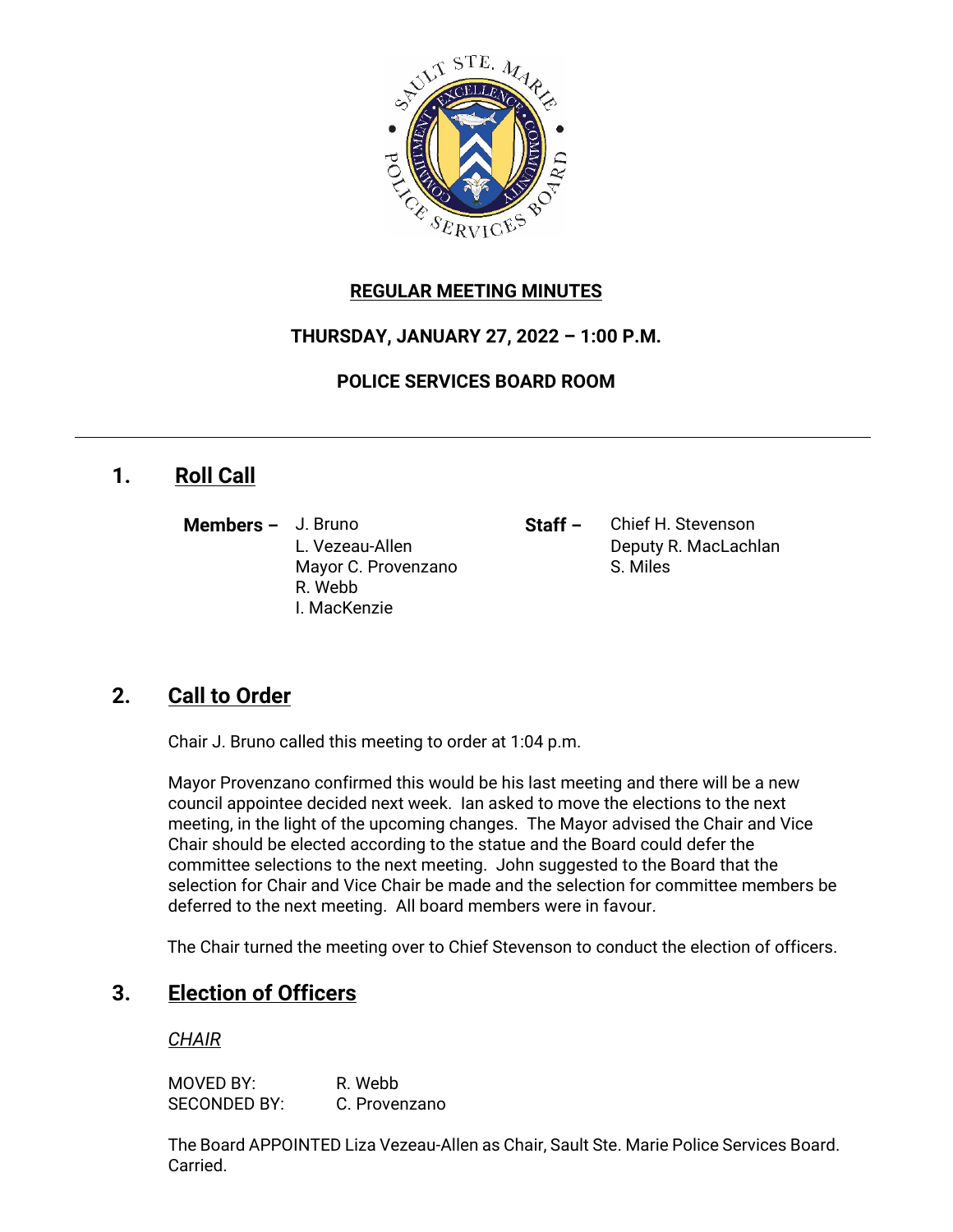#### *VICE-CHAIR*

MOVED BY: L. Vezeau-Allen SECONDED BY: R. Webb

The Board APPOINTED John Bruno as Vice-Chair, Sault Ste. Marie Police Services Board. Carried.

Chief Stevenson turned the meeting over to Chair, Lisa Vezeau-Allen.

#### *SECRETARY*

MOVED BY: J. Bruno SECONDED BY: I. MacKenzie

The Board APPROVES Sarah Miles as Secretary, Sault Ste. Marie Police Services Board. Carried.

Selection of the committee members would be deferred to the next meeting. All in favour.

### **4. Conflict of Interest Declarations**

There were no conflicts of interest declared.

## **5. Questions and Information Arising Out of the Minutes and Not Otherwise on the Agenda**

There were no questions or information that arose.

### **6. Adoption of Minutes – November 25, 2021**

MOVED BY: I. MacKenzie SECONDED BY: J. Bruno

RESOLVED that the Minutes of the regular meeting, as presented, be hereby approved. Carried.

#### **7. Motion to Accept Agenda – January 27, 2022**

MOVED BY: R. Webb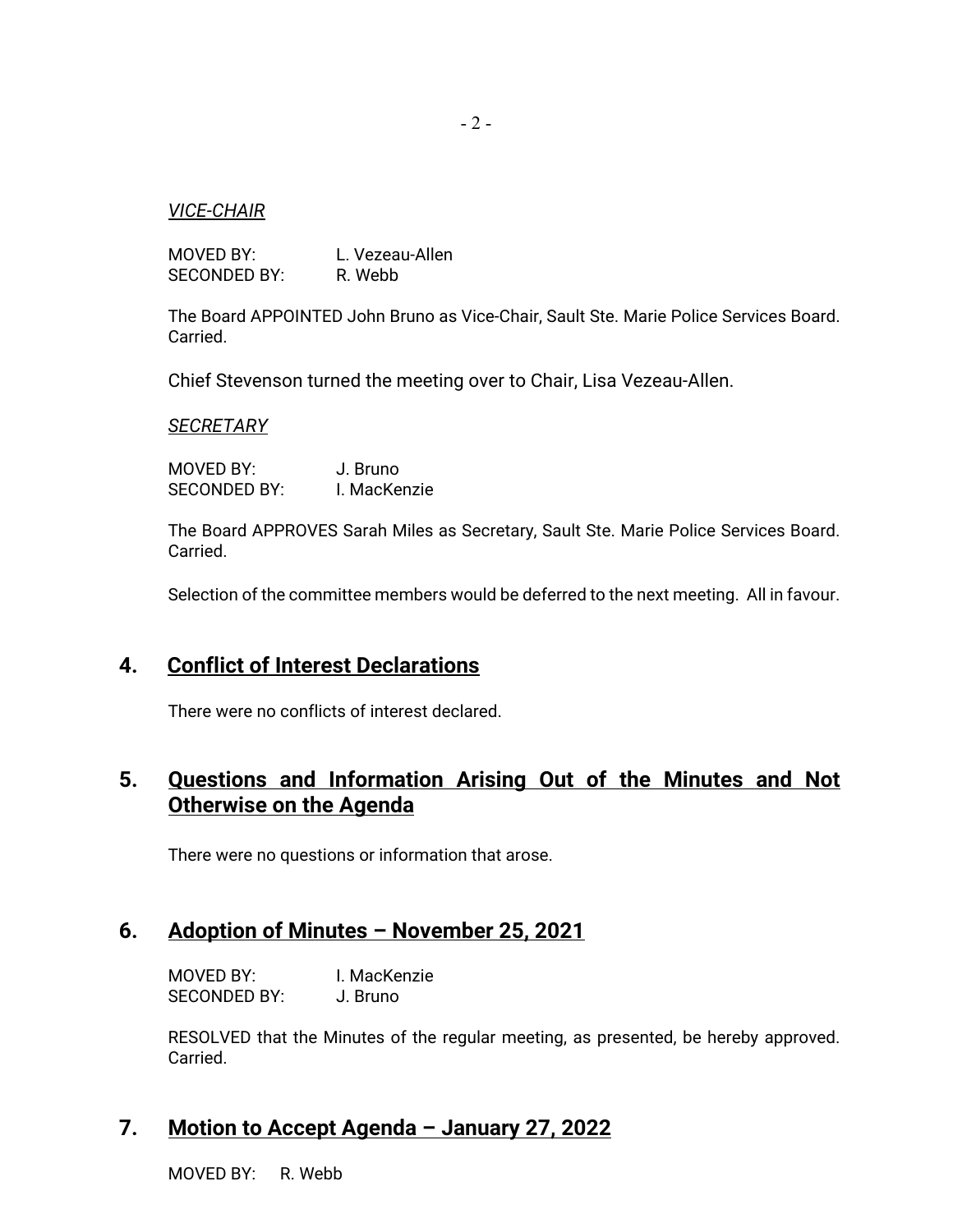SECONDED BY: C. Provenzano

RESOLVED that the Agenda of the regular meeting, as presented, be hereby approved. Carried.

## **8. Communications & Reports –** *Information Only*

a) Monthly Overtime (Paid and Banked) – September to November 2021

The increases over the fall were a result of three major drug seizures and a joint force operation, along with the police shooting that took place.

b) Monthly Staff Shortage Overtime Costs (3 Year Comparison) – September to November 2021

Ove the last three years the service has been good at reducing overtime in terms of having enough staff. There is a steady decline in the amount of overtime taking place in regards to staff shortages.

- c) Monthly Staff Shortage Costs September to November 2021
- d) Public Complaints Against Police

Lisa requested a report from A/Insp. Bolduc concerning the customer service and how this new model is working. The Chief explained these numbers are from when the unit was not yet in place, but he would be happy to report on the activities of the new unit.

- e) Use of Force Reports
- f) Travel Log

## **9. Q4 2021 CROMS Statistical Report**

Presented by: Sgt. R. Magnan

### **10. Re-appointment to Police Services Board**

I. MacKenzie has been re-appointed to the Sault Ste. Marie Police Services Board a further period of three years, effective February 28, 2022.

## **11. Sault Ste. Marie Police Services Board Budget – 2022**

On January 14, 2022, during a special meeting regarding the Sault Ste. Marie Police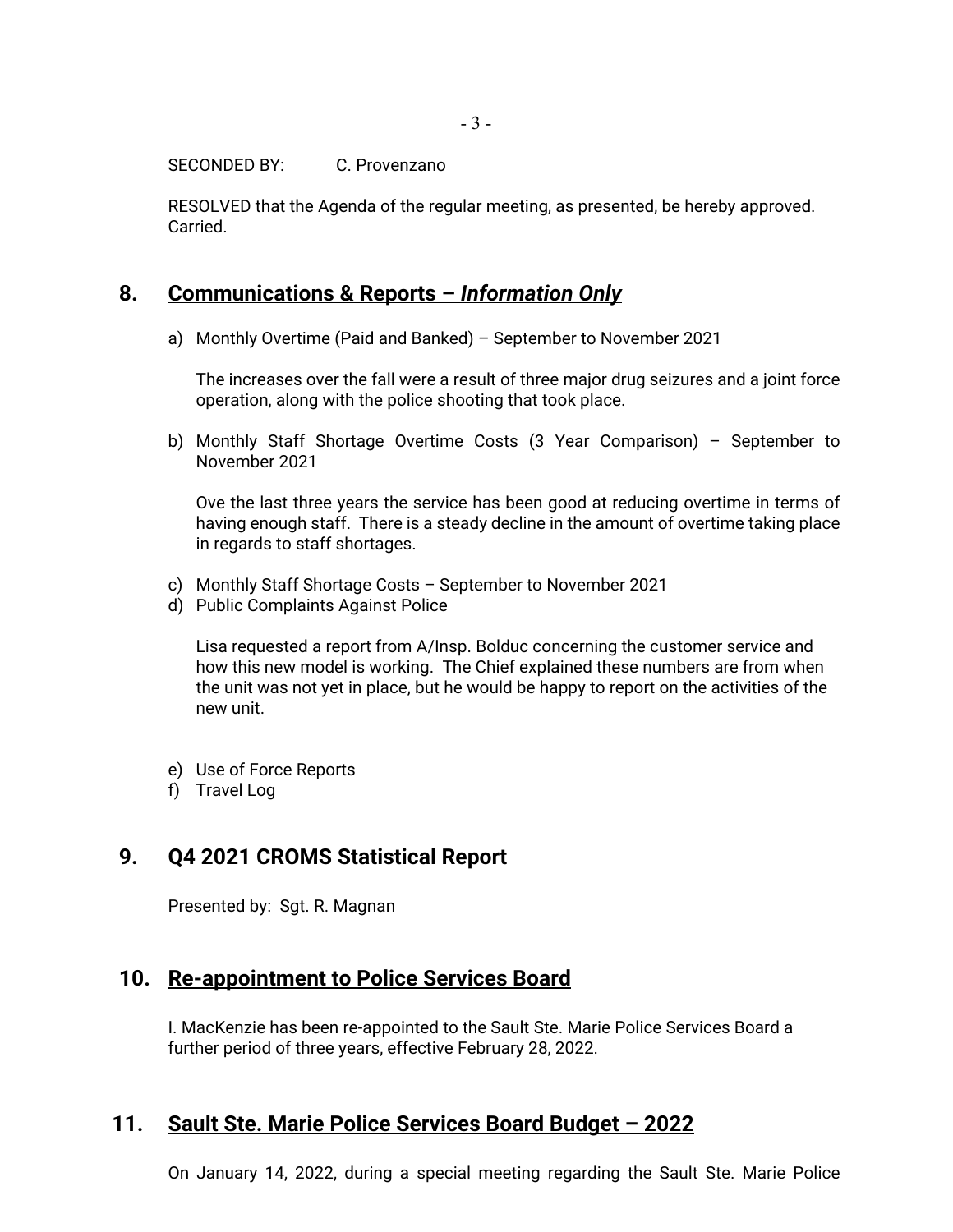Service's 2022 Budget, the Board passed the following motion:

| MOVED BY:    | C. Provenzano   |
|--------------|-----------------|
| SECONDED BY: | L. Vezeau-Allen |

RESOLVED that the Board approve the 2022 Budget as presented in the amount of \$32,001,283. Carried.

## **12. Share Services Between The City of Sault Ste. Marie and the Sault Ste. Marie Police Service**

The Mayor advised there was a discussion at council about this type of work and there were also discussions at the bargaining committee and board levels. The city and the Service should work together to assess if there are opportunities for shared services and to only go down this road if there are opportunities for cost savings. The Mayor felt it was a productive endeavour and would address issues brought forward by council. The Chief was supportive of the motion and the CAO and the Chief had already begun these discussions. The Mayor noted a similar motion is on the agenda for council. All board members were happy to support this motion as well.

| MOVED BY:           | C. Provenzano |
|---------------------|---------------|
| <b>SECONDED BY:</b> | R. Webb       |

WHEREAS municipalities commonly provide civilian administrative support to municipal police services;

WHEREAS the City of Sault Ste. Marie currently provides financial and human resources support to Sault Ste. Marie Police Services;

WHEREAS the Sault Ste. Marie Police Service budget has increased significantly year over year with civilian costs rising sharply from 2021 to 2022;

WHEREAS the Sault Ste. Marie Police Service is looking for ways to address its impact on the municipal levy without affecting service levels;

NOWTHEREFORE the Sault Ste. Marie Police Service Board directs the Chief to work with the CAO and their respective senior staff to assess the City providing further administrative services to Sault Ste. Marie Police Services provided the provision of those services represents a decrease in the cost of those services to the ratepayers of the City of Sault Ste. Marie. Carried.

#### **13. New Business**

The Mayor advised this would be his last meeting of the Police Services Board. He wrote to council earlier and in recognizing he will not be running for mayor again, he thought it was important for other councillors to have an opportunity. The Mayor wanted to increase the likelihood that after the election there are people sitting on the boards